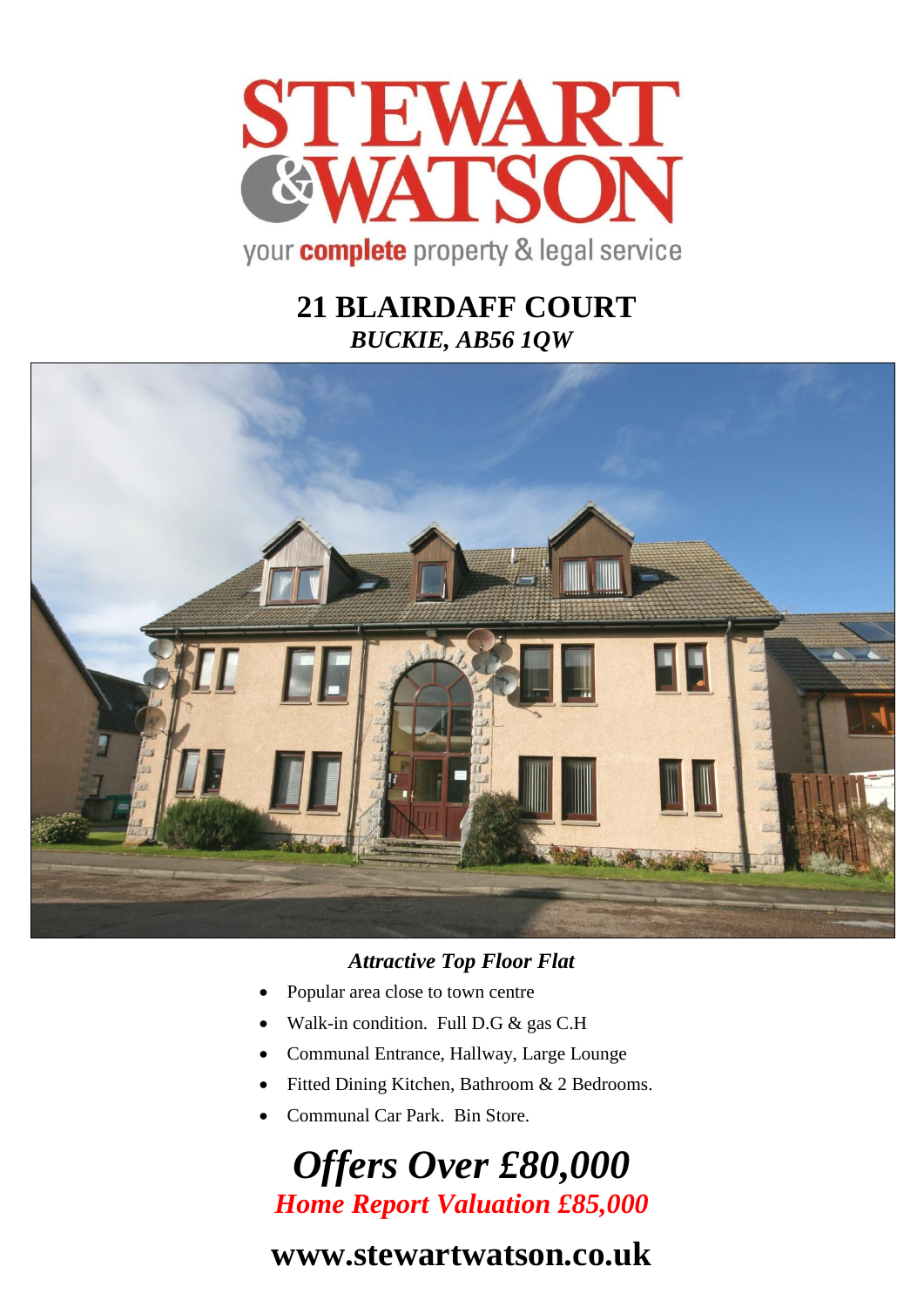### **21 BLAIRDAFF COURT, BUCKIE, AB56 1QW**

### **TYPE OF PROPERTY**

We offer for sale this attractive top floor flat, which forms part of a modern development in a popular location close to the town centre in the coastal town of Buckie. The property is conveniently placed for the schools, leisure centre, town centre, shops and supermarkets. This spacious property benefits from full double-glazing, mains gas central heating and a secure entry system. This would be an ideal purchase for a young couple, first time buyer or for those looking for a buy to let investment opportunity. The present owner has decorated the property in fresh neutral tones and all fitted floorcoverings, curtains, window blinds and lightfittings are to be included in the sale price leaving this home in a move-in condition.

### **ACCOMMODATION**

### **Communal Entrance**

Enter through glazed door with security intercom system on Blairdaff Street into a bright and welcoming communal entrance. The entrance is shared by the owners of the 6 flats in this block (2 on each floor). Glazed door allows access to the car park at the rear of the property. A carpeted stairway with banister gives access from this area to the first floor and then in turn to the top floor, number 21 is straight ahead.

### **Hallway**

Enter through wooden door into the hallway, which has doors to the lounge, bathroom and both bedrooms. Purpose built cupboard housing the fuse box. Ceiling hatch allowing access to the loft space.

### **Lounge 4.68 m x 4.04 m**

A spacious bright and airy room with double window and Velux style roof window both facing the front of the property. Door to the dining kitchen.





### **Dining Kitchen 3.14 m x 2.91 m**

Large rear facing Velux style roof window. Fitted with a modern selection of base and wall mounted units in a cream coloured finish with contrasting walnut effect butcher block style worksurfaces and co-ordinating splashback panelling. Integrated gas hob, electric oven and extractor hood. Inset sink and drainer unit with mixer tap. The gas central heating boiler is concealed within one of the wall units. Fitted high level table.

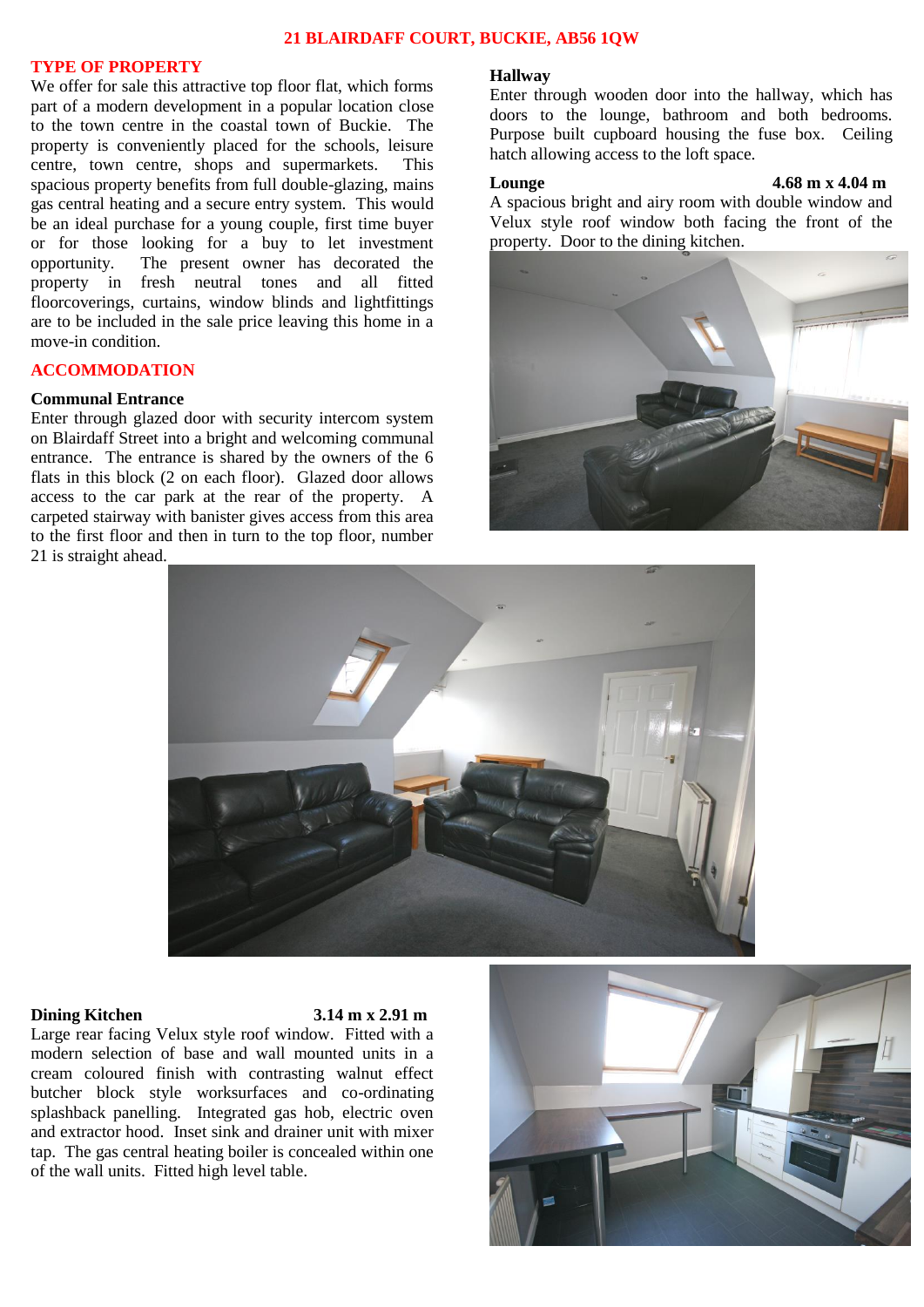

**Bedroom 1 3.14 m x 2.93 m** Double bedroom with large rear facing Velux style roof window. Double built-in wardrobe with sliding mirror doors, fitted shelf and hanging rail.





### **Bathroom 2.19 m x 1.88 m**

Front facing Velux style roof window. Fitted with a white suite comprising of toilet, wash-hand basin and bath with shower fitment above. Glazed shower screen. Splashback wall tiling.